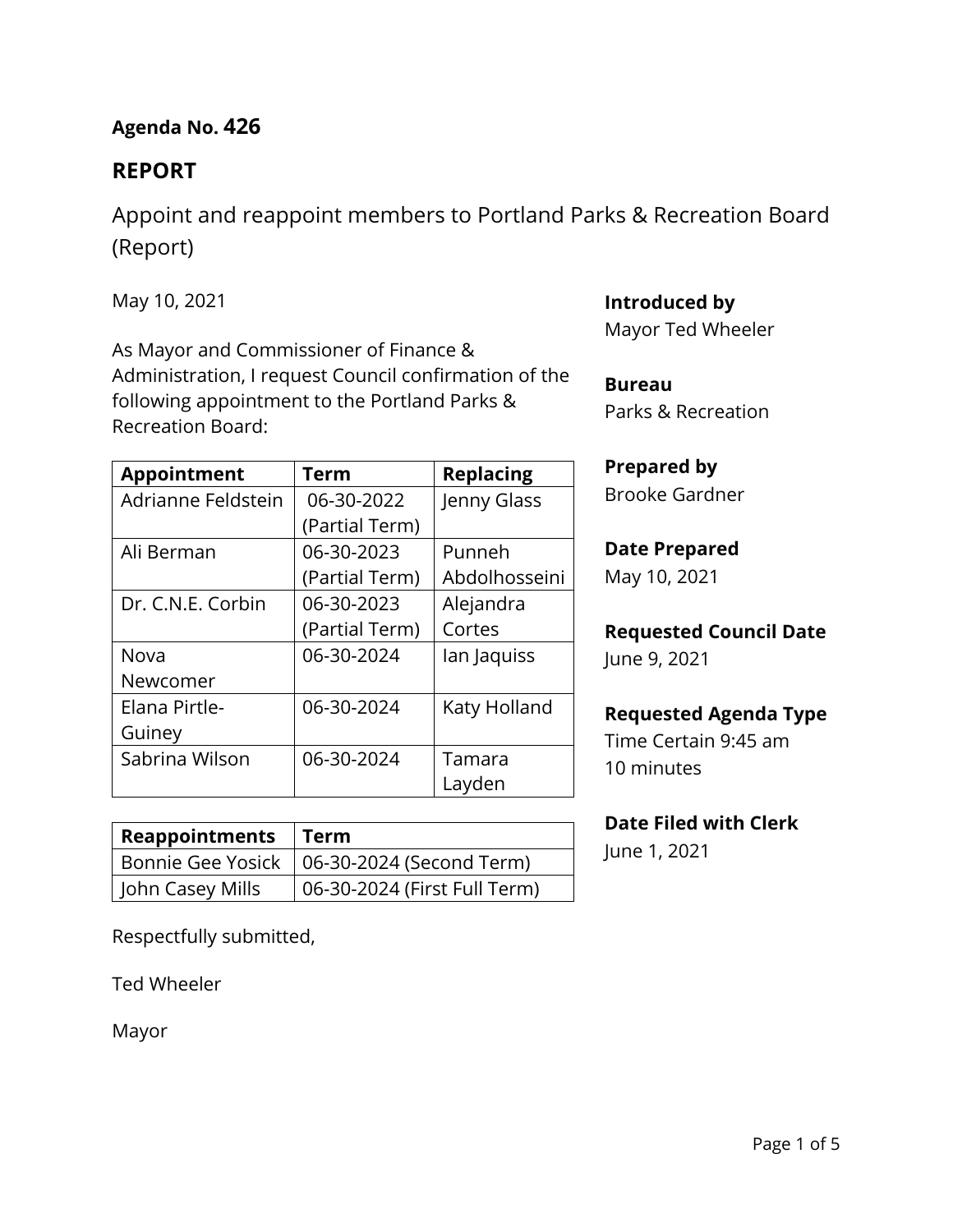### Bios follow below:

## Adrianne Feldstein

Adrianne is a physician at Kaiser Permanente Northwest, a swim instructor with PP&R, and a landscape painter and resides in NE Portland. Adrianne has a Bachelor of Science in Chemistry and Master of Science in Public Health Nutrition from Columbia University, and received their Medical Doctorate from George Washington University School of Medicine. Adrianne has demonstrated commitment and experience working with a diversity of people through their work as a public health physician. As a young woman in the sciences and medicine, Adrianne was deeply involved in the reproductive rights movement and in Physicians for Social responsibility and Physicians for a National Health program. Throughout Adrianne's career they have provided health services to migrant farmworkers and people experiencing homelessness and have also worked to improve worker safety and reduce hazardous exposures. As a population health director at Kaiser Permanente, Adrianne evaluated outcomes to look for inequalities and developed corrective programs.

## Ali Berman

Ali is the Communications Manager at Portland Audubon and resides in SE Portland. Ali has a Bachelor of Arts and a Master of Fine Arts from Sarah Lawrence College. Since 2020 Ali has served as a Board Member with Disabled Hikers. In Ali's application they share that equity and working with a diverse group of people is central to their work, both as the Communications Manager for Portland Audubon and a board member for Disabled Hikers. Ali is passionate about disability justice and racial justice and believes that an intersectional lens is vital if we want to create a welcoming space for all people. For people who are multiply marginalized, it is critical to learn about and fight for social justice in all its forms so that people can bring their full and authentic selves into a space.

#### Dr. C.N.E. Corbin

Corbin is an Assistant Professor at Portland State University and resides in NE Portland. Corbin received Bachelor of Arts Degrees in Media Studies and African American Studies and their PhD in Environmental Science, Policy and Management from the University of California, Berkeley. Corbin served on the City of Oakland Parks & Recreation Advisory Commission from 2015-2020 and currently serves on the Oakland Parks and Recreation Foundation Board. Corbin works on park access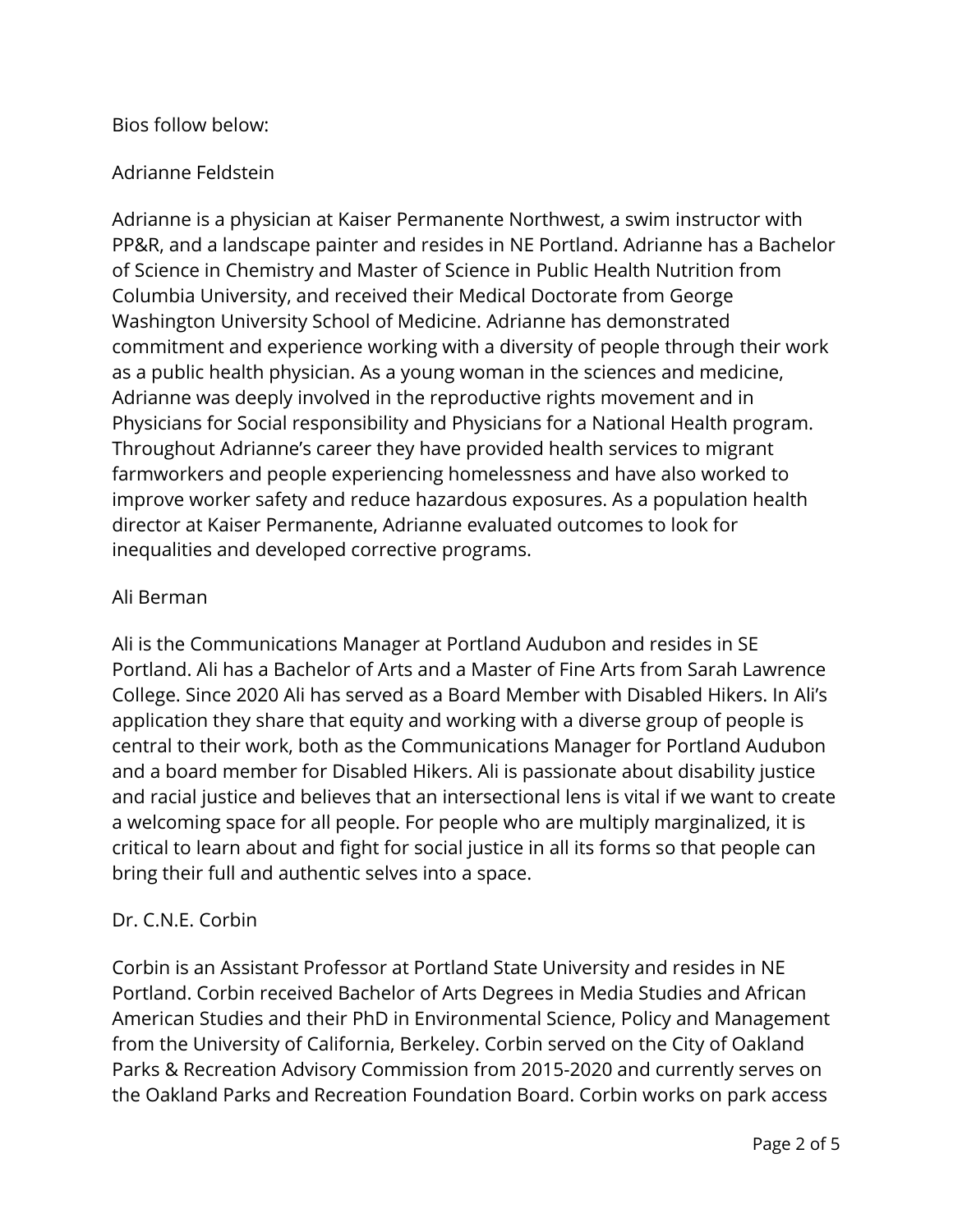issues with a diverse group of stakeholders, community members, and residents. Corbin's work and scholarship in environmental justice and climate justice focuses on policies, practices, and processes while incorporating praxis to meet people where they are.

### Nova Newcomer

Nova is the Executive Director at Friends of Baseball and resides in North Portland. Nova has a Bachelor of Science in Political Science from Portland State University and currently serves on the Portland State Athletic Advisory and Multnomah Athletic Foundation Boards. Nova has a heart for justice, access, and making good on commitments made to the community. Nova's advocacy centers around children and youth to focus on upstream solutions to access to recreational activities. Nova believes that populated parks are safer for the children and families and we need to be open to investing in programs, accommodations, and accessibility that allow all community members to enjoy, grow, engage, and sustain our parks resources.

## Elana Pirtle-Guiney

Elana is Legislative Director for the Office of the Governor and resides in NE Portland. Elana studied International Affairs and Political Science at Lewis & Clark College with an emphasis on Environmental Policy and Middle Eastern Politics. Elana has demonstrated their commitment and experience working with a diversity of people through their work on the City Club Board to diversify their membership, in their current role in the Governors Office working with Reimagine Oregon and supporting her Racial Justice Council. Elana volunteers with and supports organizations working on LGBTQ issues and volunteers with the Jewish community. Elana believes that making space for all people sometimes means slowing down and often being willing to do things differently. It also means centering community, and not ones' own needs. Elana is ready to do both while still moving PP&R's work forward.

## Sabrina Wilson

Sabrina is the Executive Director at The Rosewood Initiative and resides in East Portland. Sabrina has Bachelor of Arts degrees in Political Science and Journalism and Mass Communication from California State University, Long Beach, and a Master of Public Administration from California State University, San Bernardino. Sabrina demonstrates her commitment to diversity by serving a diverse community with a diverse leadership, professional staff and an inclusive volunteer force that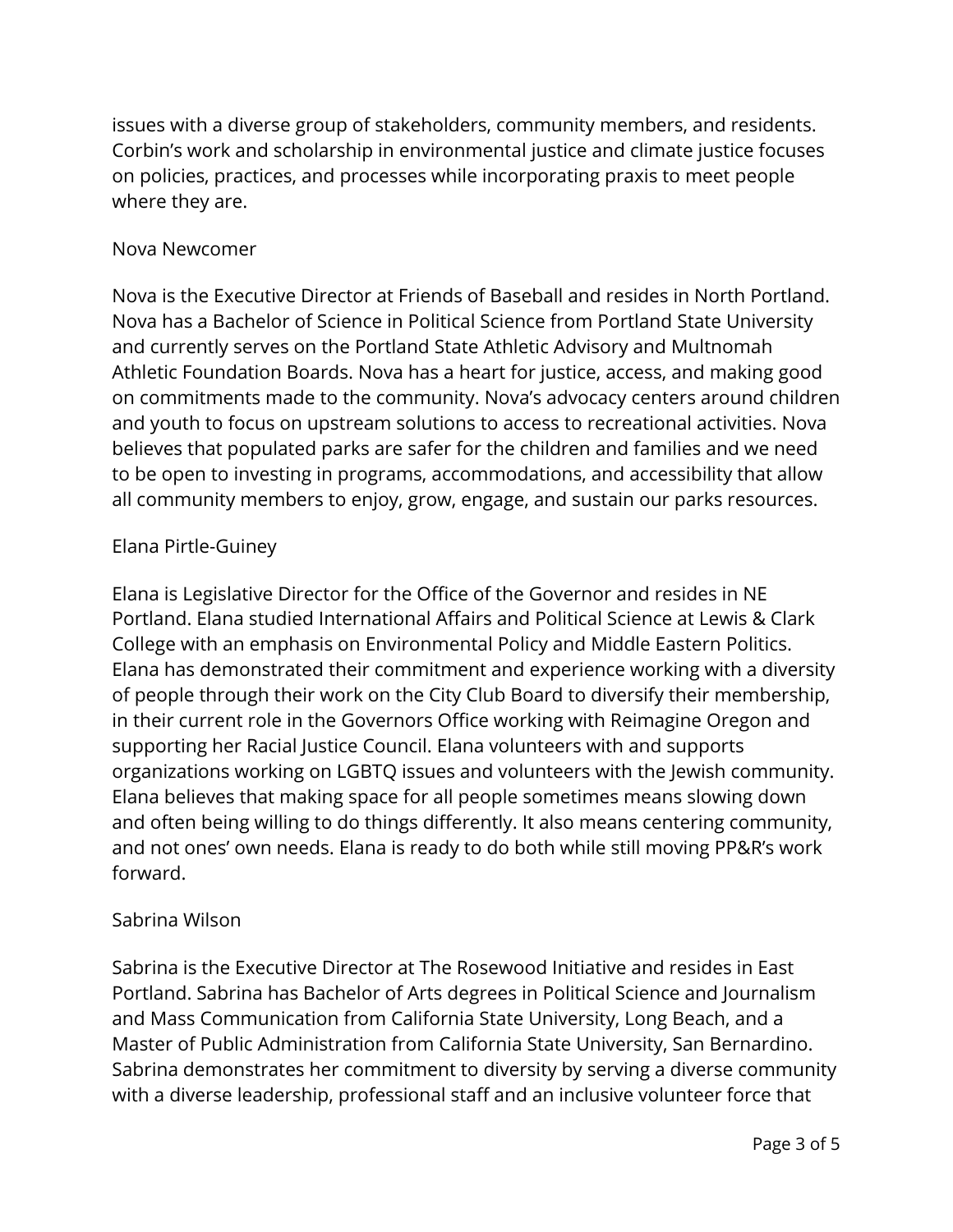reflects the community's population. Dismantling systems that were not created with diverse and intersectional people in mind is a part of everything Sabrina does. The neighborhood and community The Rosewood Initiative serves is one of the most diverse in the state of Oregon with 142 languages spoken and one third of residents being foreign born.

#### Bonnie Gee Yosick

Bonnie is an Economic Analyst/Consultant who lives in NE Portland. She received a Bachelor of Arts in Economics and Political Science from Wellesley College and Master of Business Administration with a certificate in Public/Nonprofit Management from Boston University. Bonnie has over 25 years of experience conducting economic and policy analysis for public- and private-sector clients. In addition to her role on the Parks Board, she serves on the Portland Farmers Markets and Farmers Market Fund Boards, where she supports the success of farmers and other food producers and seeks to improve access to healthy, locallygrown food for underserved Oregonians. Bonnie loves going to parks with the guide dogs in training she fosters and is interested in expanding the role PP&R can play in improving public health and equity in public services.

#### John Casey Mills

Casey is a retired lawyer who practiced for 30 years focusing on reorganizations of financially troubled businesses. Casey has been significantly involved with Pacific Northwest College of Art, both as a member of its Board of Governors and as its Interim President. He lives in the South Waterfront, and presently runs the website www.oregoncourses.com, about all the golf courses in Oregon. Casey received his undergraduate degree from Brown University and his law degree from Northwestern School of Law at Lewis & Clark College. Casey helped to create and direct diversity and equity programs at Miller Nash, LLP, and PNCA, and regularly volunteers for a variety of conservation organizations including The Nature Conservancy, Sierra Club, Earthwatch, SOLV, and the US Forest Service. Casey believes that equitable access to safe open and natural spaces for all Portland citizens is a key for a productive, successful, and healthy Portland, and wants to help Portland retain a positive legacy of an exceptional park system.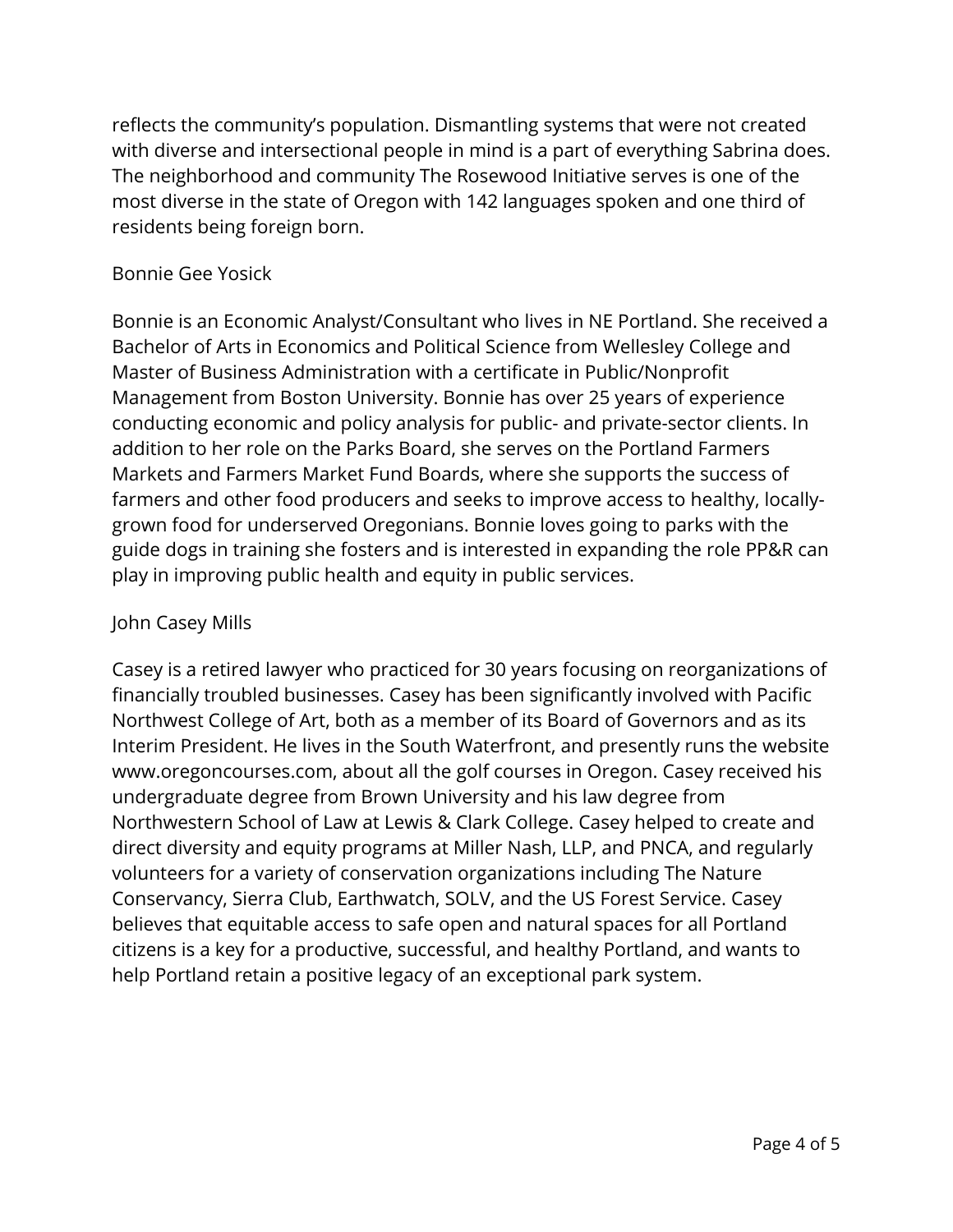Action Taken:

Commissioners voted as follows (Yea or Nay)

Rubio -

Ryan -

Hardesty -

Mapps -

Wheeler -